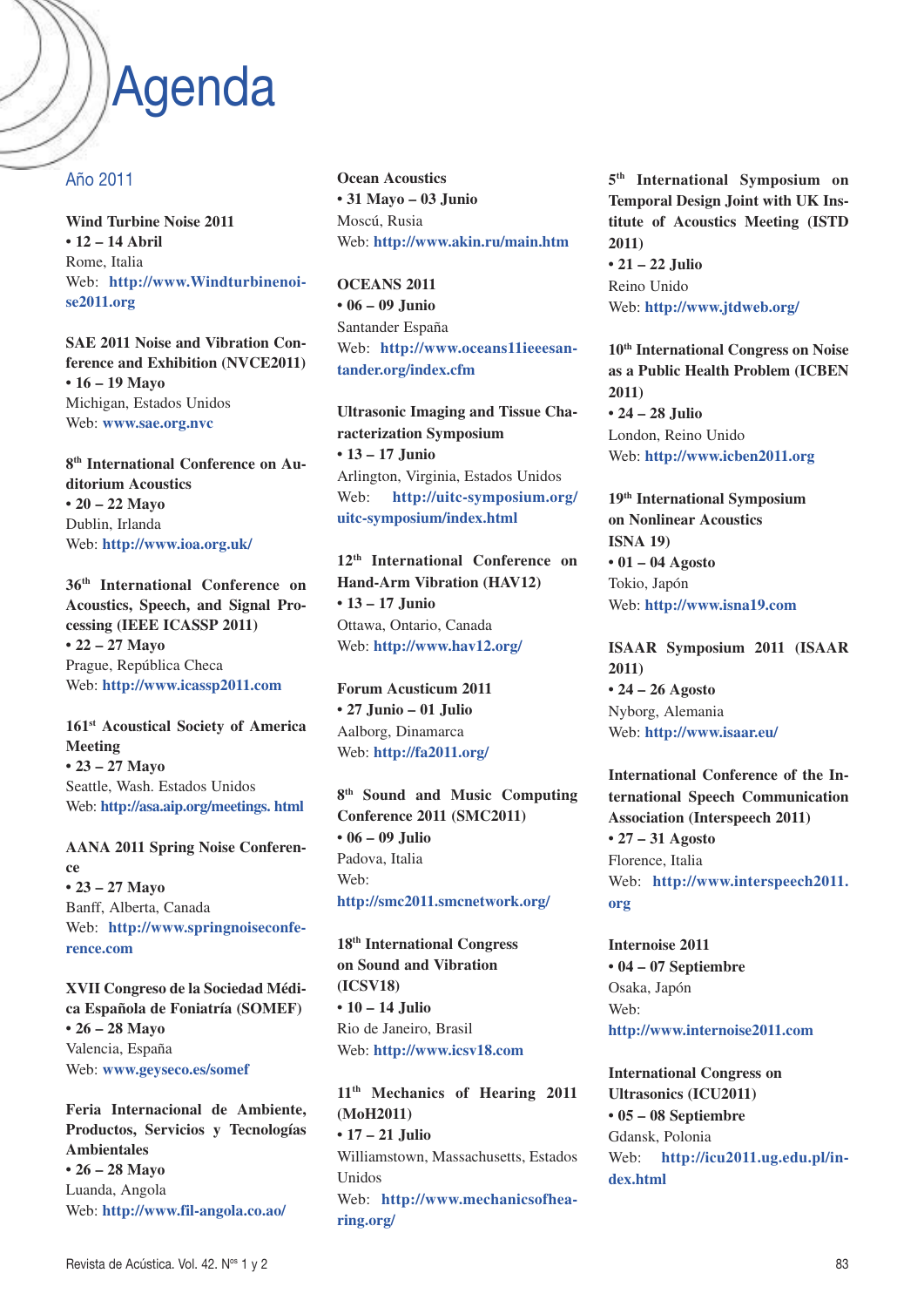# Agenda

**IOA acoustics conference (Acoustic 2011) • 14 – 15 Septiembre** Glasgow, Escocia Web: **http://www.ioa.org.uk/**

**EAA Conference on the Acoustics of Ancient Theatres • 18 – 21 Septiembre** Patras, Grecia Web: **http://www.upatras.gr/**

**Fourth International Conference of Students of Systematic Musicology (SysMus11) • 05 – 07 Octubre** Cologne, Alemania Web: **https://sites.google.com/site/sysmus11**

**IEEE International Ultrasonic Symposium • 08 – 21 Octubre** Kobe, Japón Web: http:/**/ewh.ieee.org/conf/ius \_2011**

**TECNIACÚSTICA®2011 – 42º Congreso Nacional de Acústica – Encuentro Ibérico de Acústica – EAA Simposio • 26 – 28 Octubre** Cáceres, España Web: **http://www.sea-acustica.es/** 

**162nd Meeting of the Acoustical Society of America • 31 Octubre – 04 Noviembre** San Diego, Cal., Estados Unidos Web: **http://asa.aip.org/meetings. html**

**INGEACUS 2011 • 09 – 11 Noviembre** Valdivia, Chile Email: **ingeaucus2011@gmail.com** **26th Reproduced Sound 2011 (RS2011) • 16 – 18 Noviembre** Cardiff, Wales, Reino Unido Web: **http://www.reproducedsound.co.uk/index.html**

**3rd Symposium on the Acoustics of Poro-Elastic Materials (SAPEN 2011) • 14 – 16 Diciembre** Ferrara, Italia Web: **http://www.sapem2011.org/**

#### Año 2012

**International Conference on Acoustics, Speech, and Signal Processing (ICASSP) • 25 – 30 Marzo** Kyoto, Japón Web: **http:// www.icassp2012.com**

**International Conference on Fan Noise, Technology, and Numerical Methods (FAN 2012) • 18 – 20 Abril** Senlis, Francia Web: **http://www.fan2012.org/**

**ACOUSTICS 2012 NANTES • 23 – 27 Abril** Nantes, Francia Web: **http://www.acoustics2012-nantes.org/**

**Joint meeting of the 183rd meeting of the Acoustical Society of America, 8th meeting of the Acoustical Society of China, 11tth meeting of Western Pacific Acoustical Conference and Hong Kong Institute of Acoustics**

**• 13 – 18 Mayo** Hong Kong, China Web: **http://acoustics2012hk.org** **11th European Conference on Underwater Acoustics (ECUA 2012) • 02 – 06 Julio** Edinburgh, Reino Unido Web: **http://www.ecua2012.com/**

**Internoise 2012 • 19 – 22 Agosto** New York, Estados Unidos Web: **http://www.internoise2012. com**

**Interspeech 2012 • 09 – 13 Septiembre** Portland, Or. Estados Unidos Web: **http://interspeech2012.org**

**30th European Conference on Acoustic Emission Testing (EWGAE) and 7th International Conference on Acoustic Emission (ICAE) • 12 – 15 Septiembre** Granada, España Web: **http://2012.ewgae.eu**

**8º Congreso Iberoamericano de Acústica (ACUSTICA2012), 7º Congreso Ibérico de Acústica, EAA Simposio y 43º Congreso Nacional de Acústica - TECNIACÚSTICA®2012 • 17 – 19 Septiembre** Évora, Portugal Web: **http://www.sea-acustica.es/; http://www.spacustica.pt/**

#### Año 2013

**2013 IEEE International Conference on Acoustics, Speech, and Signal Processing (ICASSP) • 26 – 31 Marzo** Vancouver, Canadá Web: **http://www.icassp2013.com**

**21st International Congress on Acoustics (ICA 2013) • 02 – 07 Junio** Montréal, Canada Web: **http://www.ica2013montreal. org**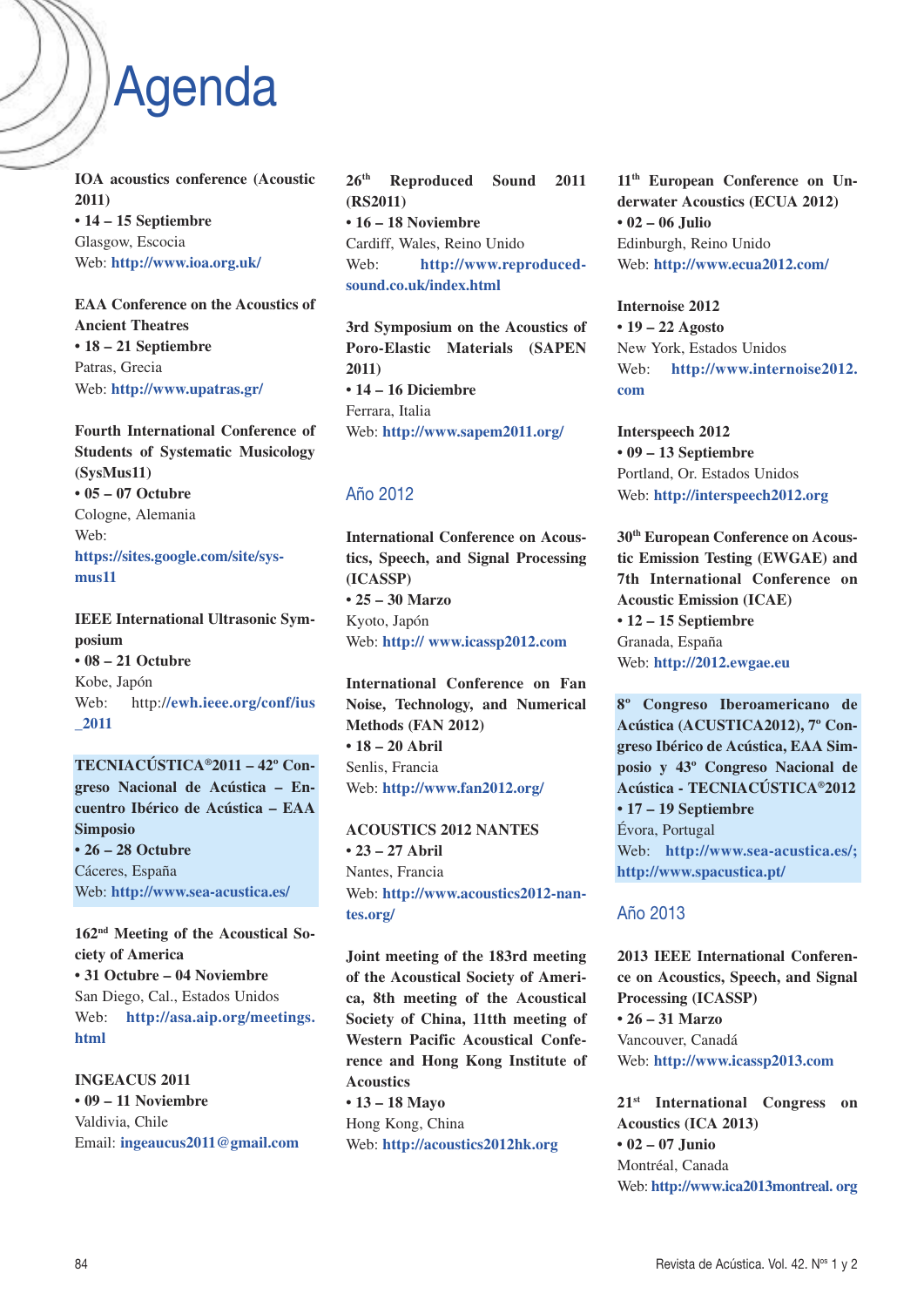

scuela Politécnica

**UNTA DE EXTREMADURA**<br>Vicepresidencia Segunda y Consejería d

DIPUTACIÓN

**DE CACERES** 

42° Congreso<br>Nacional de Acústica

ECI

**Encuentro Ibérico** de Acústica

**EAA Simposio** Europeo de Acústica **Ambiental** y Edificación **Acústicamente Sostenible** 

> Cáceres - España 26 - 28 Octubre 2011







### El 42º Congreso Nacional de Acústica

-TECNIACÚSTICA<sup>®</sup> 2011- el Encuentro Ibérico de Acústica y el EAA Simposio Europeo de Acústica Ambiental, que se desarrollarán durante los días 26 al 28 de octubre de 2011 en el edificio histórico del Monasterio de San Francisco el Real de Cáceres, están organizados conjuntamente por la Sociedad Española de Acústica (SEA), el Laboratorio de Acústica de la Universidad de Extremadura, y la Sociedade Portuguesa de Acústica (SPA). Así mismo, el evento cuenta con el apoyo de la Asociación Europea de Acústica (EAA) y la Comisión Internacional de Acústica (ICA).

Entre las entidades patrocinadoras se encuentran la Junta de Extremadura, la Universidad de Extremadura (UNEX), la Escuela Politécnica de la UNEX, la Diputación Provincial de Cáceres, el Ayuntamiento de Cáceres, Institución Cultural El Brocense, Cáceres 2016 y el Colegio Oficial de Ingenieros Industriales de Extremadura.

TECNIACÚSTICA<sup>®</sup> 2011 y el Encuentro Ibérico de Acústica será el foro donde se presentarán los más recientes trabajos realizados en los diferentes Campos de la Acústica, materia que cada día y con mayor intensidad está presente en la sociedad actual en actividades tales como el hogar, el trabajo, la industria, el ocio y la cultura, siendo materia de especial atención de las Administraciones Central, Autonómicas y Locales, Universidades, Colegios y Asociaciones Profesionales y Vecinales, Instituciones y Empresas.

Desde este momento se hace un llamamiento a todos los interesados para que participen en este Congreso con la presentación de sus trabajos, en la seguridad de que con ello están contribuyendo al desarrollo, progreso y difusión de la Acústica.

Más información en: WEB: www.sea-acustica.es E-mail: secretaria@sea-acustica.es

Foto portada cedida gentilmente por el Excmo. Ayuntamiento de Cáceres.